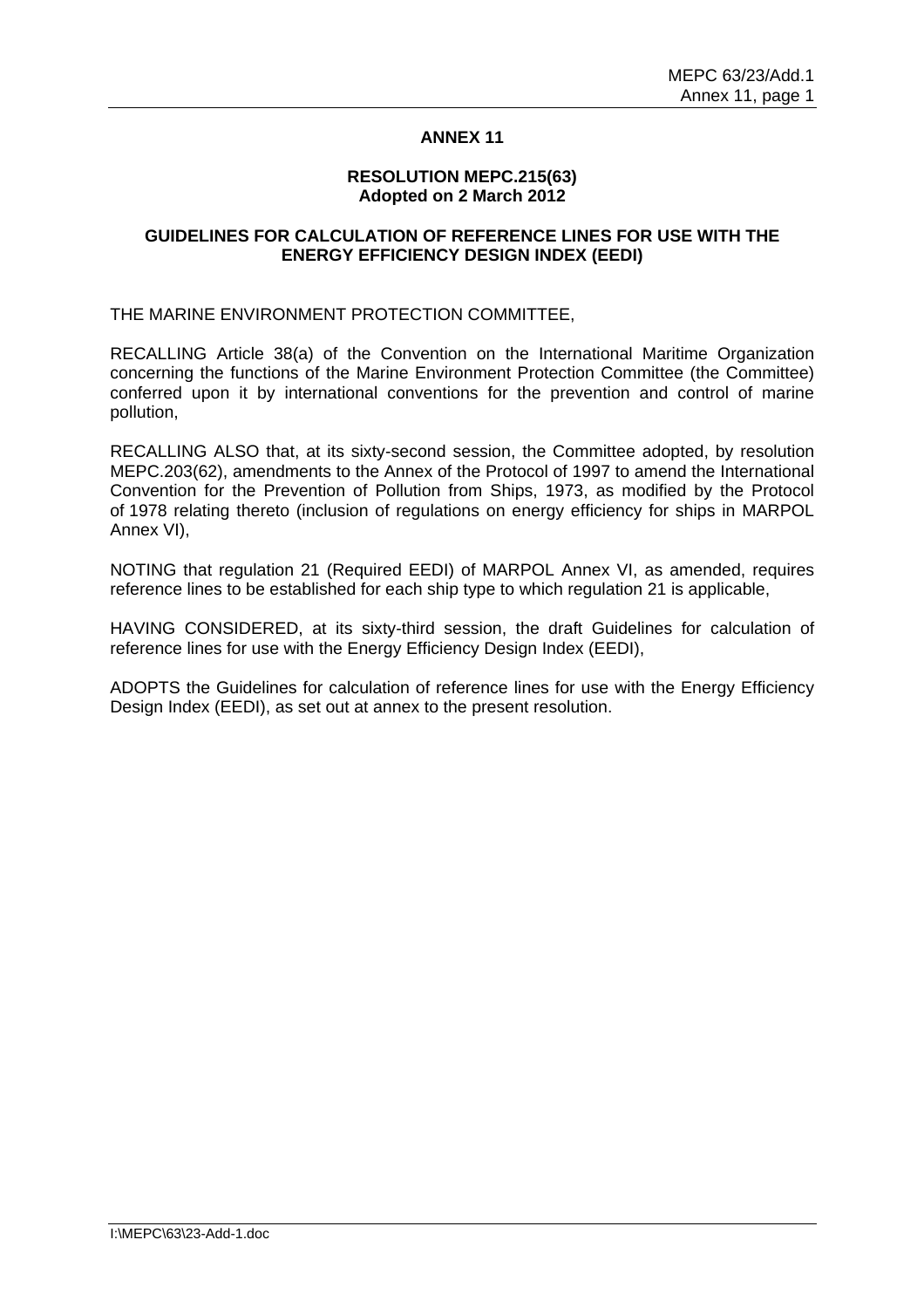## ANNEX

# **GUIDELINES FOR CALCULATION OF REFERENCE LINES FOR USE WITH THE ENERGY EFFICIENCY DESIGN INDEX (EEDI)**

1 The reference lines are established for each ship type to which regulation 21 (Required EEDI) of MARPOL Annex VI is applicable. The purpose of the EEDI is to provide a fair basis for comparison, to stimulate the development of more efficient ships in general and to establish the minimum efficiency of new ships depending on ship type and size. Hence, the reference lines for each ship type is calculated in a transparent and robust manner.

2 Ship types are defined in regulation 2 of MARPOL Annex VI. The reference line for each ship type is used for the determination of the required EEDI as defined in regulation 21 of MARPOL Annex VI.

3 These guidelines apply to the following ships types: bulk carrier, gas carrier, tanker, containership, general cargo ship, refrigerated cargo carrier and combination carrier. It is noted that a method of calculating reference lines has not been established for ro-ro cargo ships, ro-ro cargo ships (vehicle), ro-ro-passenger ships and passenger ships, as well as for ships with diesel-electric propulsion, turbine propulsion and hybrid propulsion.

## **Definition of a reference line**

4 A reference line is defined as a curve representing an average index value fitted on a set of individual index values for a defined group of ships.

5 One reference line is developed for each ship type to which regulation 21 of MARPOL Annex VI is applicable, ensuring that only data from comparable ships are included in the calculation of each reference line.

6 The reference line value is formulated as *Reference line value = a (100% deadweight) -c* where "a" and "c" are parameters determined from the regression curve fit.

7 Input data for the calculation of the reference lines is filtered through a process where data deviating more than two standard deviations from the regression line are discarded. The regression is then applied again to generate a corrected reference line. For the purpose of documentation, discarded data is listed with the ships IMO number.

#### **Data sources**

8 IHS Fairplay (IHSF) database is selected as the standard database delivering the primary input data for the reference line calculation. For the purpose of the EEDI reference line calculations, a defined version of the database is archived as agreed between the Secretariat and IHSF.

9 For the purpose of calculating the reference lines, data relating to existing ships of 400 GT and above from the IHSF database delivered in the period from 1 January 1999 to 1 January 2009 are used.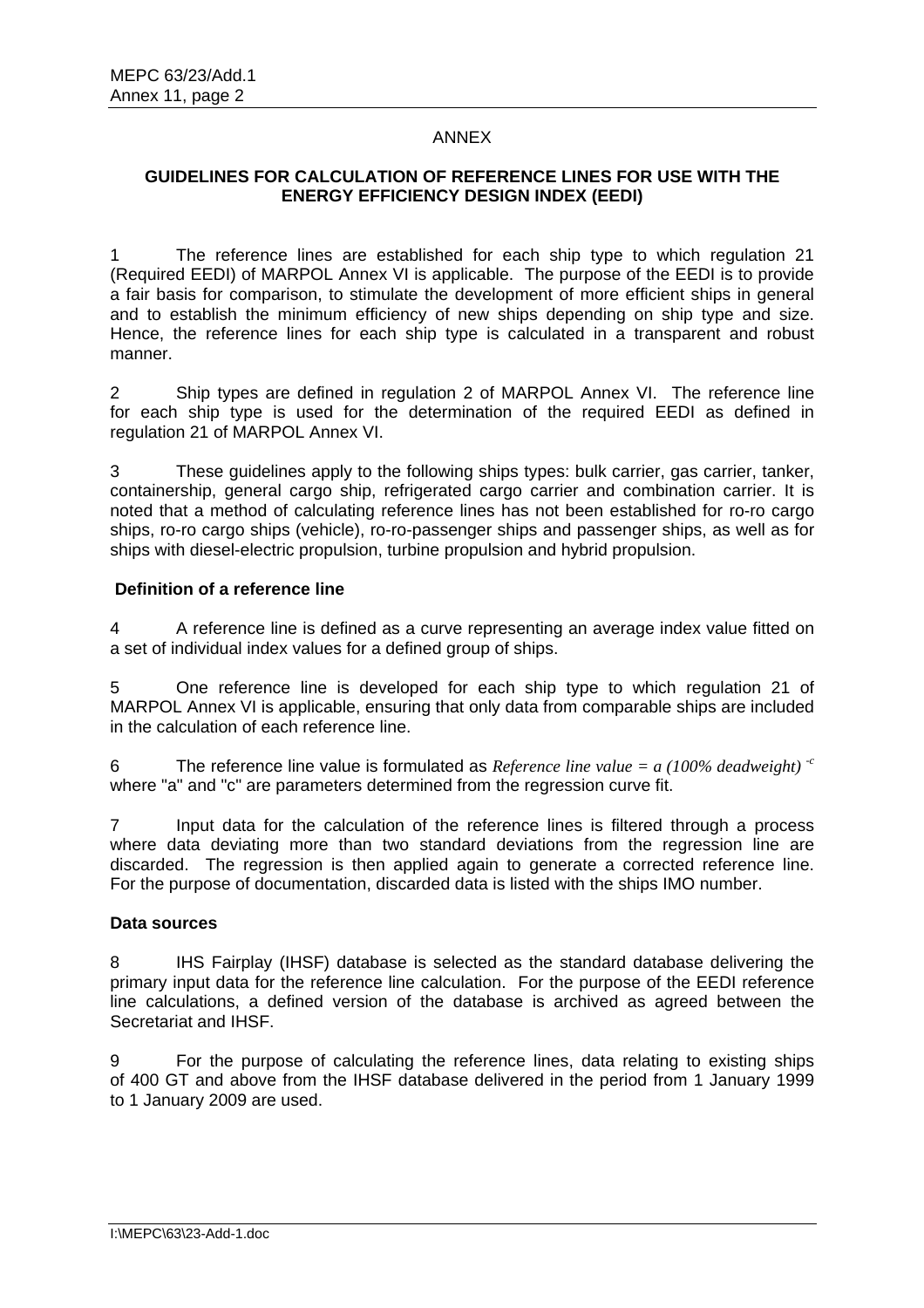10 The following data from the IHSF database on ships with conventional propulsion systems is used when calculating the reference lines:

- .1 data on the ships' capacity is used as *Capacity* for each ship type as defined in MEPC.XXX(63);
- .2 data on the ships' service speed is used as reference speed  $V_{ref}$ ; and
- .3 data on the ships' total installed main power is used as  $MCR_{ME(i)}$ .

11 For some ships, some data entries may be blank or contain a zero (0) in the database. Datasets with blank power, capacity and/or speed data should be removed from the reference line calculations. For the purpose of later references, the omitted ships should be listed with their IMO number.

12 To ensure a uniform interpretation, the association of ship types defined in regulation 2 of MARPOL Annex VI, with the ship types given by the IHSF database and defined by the so-called Stat codes, is shown in the appendix to this guideline. Table 1 in the appendix lists the ship types from IHSF used for the calculation of reference lines. Table 2 lists the IHSF ship types not used when calculating the reference lines.

## **Calculation of reference lines**

13 To calculate the reference line, an estimated index value for each ship contained in the set of ships per ship type is calculated using the following assumptions:

- .1 the carbon emission factor is constant for all engines, i.e.  $C_{F,ME} = C_{F,AE} = CF$  $= 3.1144$  g CO<sub>2</sub>/g fuel;
- .2 the specific fuel consumption for all ship types is constant for all main engines, i.e. *SFC<sub>ME</sub>* = 190 g/kWh;
- .3  $P_{ME(i)}$  is 75% of the total installed main power (*MCR<sub>ME(i)</sub>*);
- .4 the specific fuel consumption for all ship types is constant for all auxiliary engines, i.e.  $SFC_{AF} = 215$  g/kWh;
- .5 *PAE* is the auxiliary power and is calculated according to paragraphs 2.5.6.1 and 2.5.6.2 of the annex to MEPC.XXX(63);
- .6 no correction factors are used; and
- .7 innovative mechanical energy efficiency technology, shaft motors and other innovative energy efficient technologies are all excluded from the reference line calculation, i.e.  $P_{A\text{Eeff}} = 0$ ,  $P_{PTI} = 0$ ,  $P_{\text{eff}} = 0$ .

14 The equation for calculating the estimated index value for each ship (excluding containerships – see paragraph 15) is as follows:

$$
190 \cdot \sum_{i=1}^{NME} P_{MEi} + 215 \cdot P_{AE}
$$
  
Estimated Index Value = 3.1144 · 
$$
\frac{Capacity \cdot V_{ref}}{Capacity \cdot V_{ref}}
$$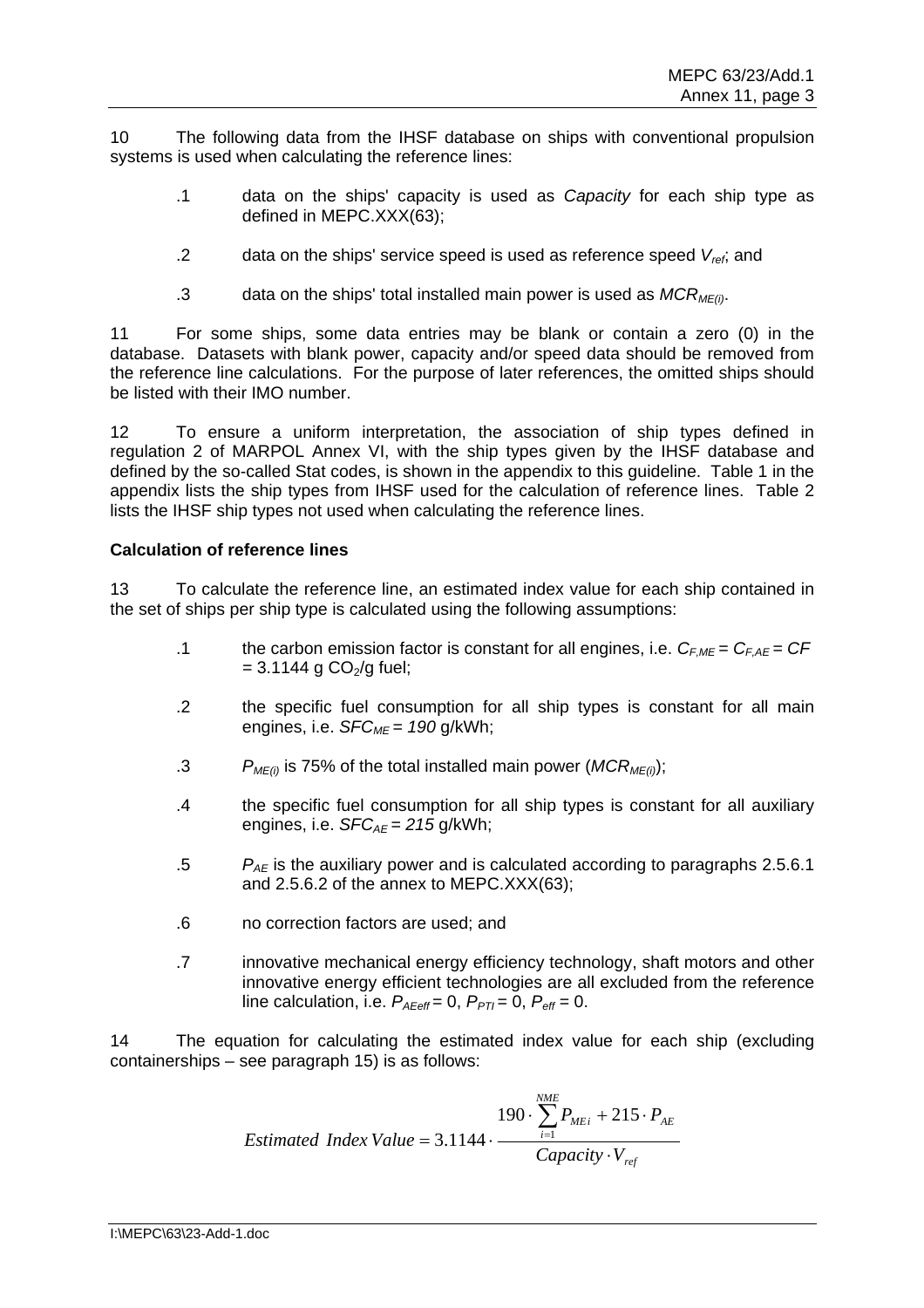15 For containerships, 70 per cent of the deadweight (70% DWT) is used as *capacity* for calculating the estimated index value for each containership as follows:

$$
190 \cdot \sum_{i=1}^{NME} P_{MEi} + 215 \cdot P_{AE}
$$
  
Estimated Index Value = 3.1144 · 
$$
\frac{70\% \text{DWT} \cdot V_{ref}}{70\% \text{DWT} \cdot V_{ref}}
$$

# **Calculation of reference line parameters** "**a**" **and** "**c**"

16 For all ship types to which these guidelines apply, parameters "a" and "c" are determined from a regression analysis undertaken by plotting the calculated estimated index values against 100 per cent deadweight (100% DWT).

## **Documentation**

17 For purposes of transparency, the ships used in the calculation of the reference lines should be listed with their IMO numbers and the numerator and denominator of the index formula, as given in paragraphs 14 and 15. The documentation of the aggregated figures preserves the individual data from direct access but offers sufficient information for possible later scrutiny.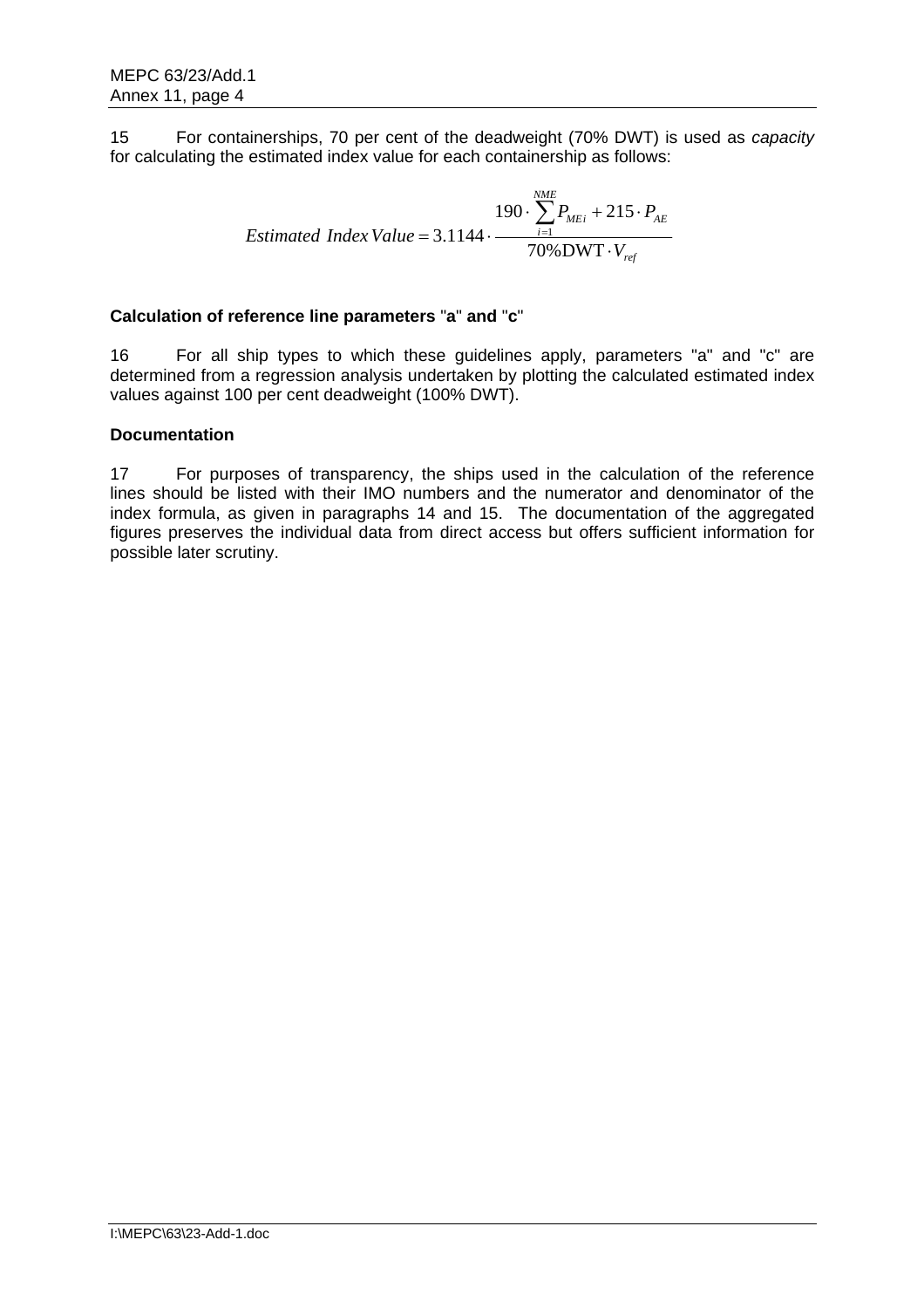# **APPENDIX**

1 To ensure a uniform interpretation, ship types defined in regulation 2 of MARPOL Annex VI are compared to the ship types given in the IHSF database.

- 2 The IHSF Stat code system provides several levels of definition as follows:
	- .1 Highest level:
		- A Cargo carrying
		- B Work vessel
		- W Non-seagoing merchant ships
		- X Non-merchant
		- Y Non-propelled
		- Z Non-ship structures

For the purpose of the EEDI, only group "A cargo carrying" needs to be considered. A graphical representation of this is given below.

- .2 The next level comprises:
	- A1 Tankers
	- A2 Bulk carriers
	- A3 Dry cargo/passenger

There are further differentiations until level five, e.g. "A31A2GX General Cargo Ship", and each category is described.

The complete list is attached.

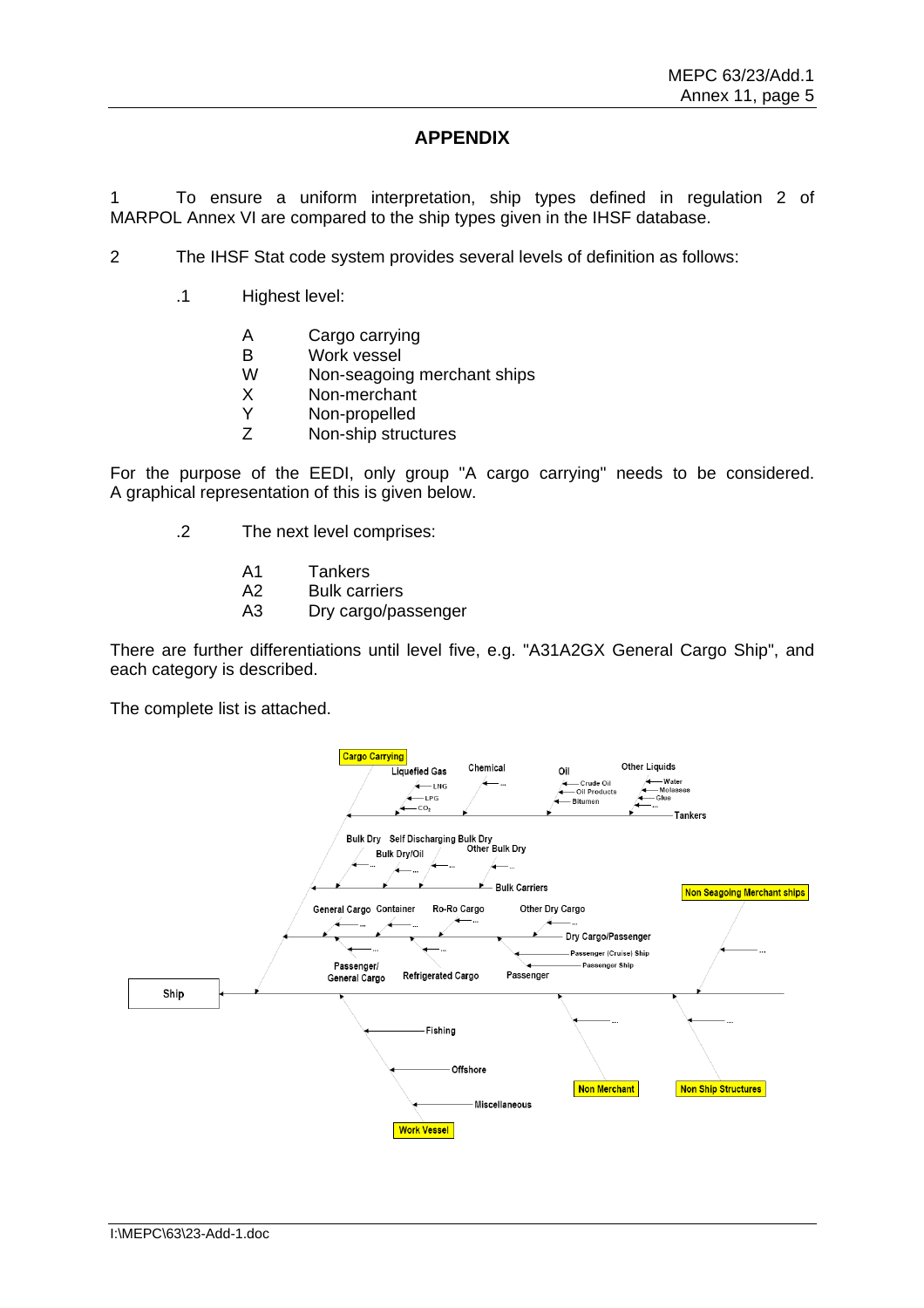3 The ship types from the IHSF Stat code 5 (Statcode5v1075) used for the calculation of reference lines for the following ship types: bulk carrier, gas carrier, tanker, containership, general cargo ship, refrigerated cargo carrier and combination carrier, are set out in Table 1. The IHSF database ship types, not used in the calculation of reference lines for the specific ship types, are set out in Table 2, e.g. ships built for sailing on the Great Lakes and landing craft.

| .1 Bulk<br>carrier | Bulk dry                         | A21A2BC                   | <b>Bulk carrier</b>                         | A single deck cargo vessel with an arrangement<br>of topside ballast tanks for the carriage of bulk<br>dry cargo of a homogeneous nature.                                                                                                                          |  |
|--------------------|----------------------------------|---------------------------|---------------------------------------------|--------------------------------------------------------------------------------------------------------------------------------------------------------------------------------------------------------------------------------------------------------------------|--|
|                    | Bulk dry                         | A21B2BO                   | Ore carrier                                 | A single deck cargo ship fitted with two<br>longitudinal bulkheads. Ore is carried in the<br>centreline holds only.                                                                                                                                                |  |
|                    | Self-<br>discharging<br>bulk dry | A23A2BD                   | Bulk cargo<br>carrier, self-<br>discharging | A bulk carrier fitted with self-trimming holds, a<br>conveyor belt (or similar system) and a boom<br>which can discharge cargo alongside or to<br>shore without the assistance of any external<br>equipment.                                                       |  |
|                    |                                  | Cement carrier<br>A24A2BT |                                             | A single deck cargo vessel fitted with pumping<br>arrangements for the carriage of cement in bulk.<br>There are no weather deck hatches. May be<br>self-discharging.                                                                                               |  |
|                    |                                  | A24B2BW                   | Wood chips<br>carrier, self-<br>unloading   | A single deck cargo vessel with high freeboard<br>for the carriage of wood chips. May be<br>self-discharging.                                                                                                                                                      |  |
|                    | Other dry<br>bulk                | A24C2BU                   | Urea carrier                                | A single deck cargo vessel for the carriage of<br>urea in bulk. May be self-discharging.                                                                                                                                                                           |  |
|                    |                                  | A24D2BA                   | Aggregates<br>carrier                       | A single deck cargo vessel for the carriage of<br>aggregates in bulk. Also known as a sand<br>carrier. May be self-discharging.                                                                                                                                    |  |
|                    |                                  | A24E2BL                   | Limestone<br>carrier                        | A single deck cargo vessel for the carriage of<br>limestone in bulk. There are no weather deck<br>hatches. May be self-discharging.                                                                                                                                |  |
| .2 Gas carrier     | Liquefied<br>gas                 | A11A2TN                   | <b>LNG</b> tanker                           | A tanker for the bulk carriage of liquefied natural<br>gas (primarily methane) in independent<br>insulated tanks. Liquefaction is achieved at<br>temperatures down to -163 deg C.                                                                                  |  |
|                    |                                  | A11B2TG                   | <b>LPG</b> tanker                           | A tanker for the bulk carriage of liquefied<br>petroleum gas in insulated tanks, which may be<br>independent or integral. The cargo is<br>pressurized (smaller vessels), refrigerated<br>(larger vessels) or both ("semi-pressurized")<br>to achieve liquefaction. |  |
|                    |                                  | A11C2LC                   | $CO2$ tanker                                | A tanker for the bulk carriage of liquefied carbon<br>dioxide.                                                                                                                                                                                                     |  |
|                    |                                  | A11A2TQ                   | <b>CNG</b> tanker                           | A tanker for the bulk carriage of compressed<br>natural gas. Cargo remains in gaseous state<br>but is highly compressed.                                                                                                                                           |  |
| .3 Tanker          | Chemical                         | A12A2LP                   | Molten sulphur<br>tanker                    | A tanker for the bulk carriage of molten sulphur<br>in insulated tanks at a high temperature.                                                                                                                                                                      |  |
|                    |                                  | A12A2TC                   | Chemical<br>tanker                          | A tanker for the bulk carriage of chemical<br>cargoes, lube oils, vegetable/animal oils and<br>other chemicals as defined in the International<br>Bulk Chemical Code. Tanks are coated with<br>suitable materials which are inert to the cargo.                    |  |

### **Table 1: Ship types from IHSF used for the calculation of reference lines for use with the EEDI**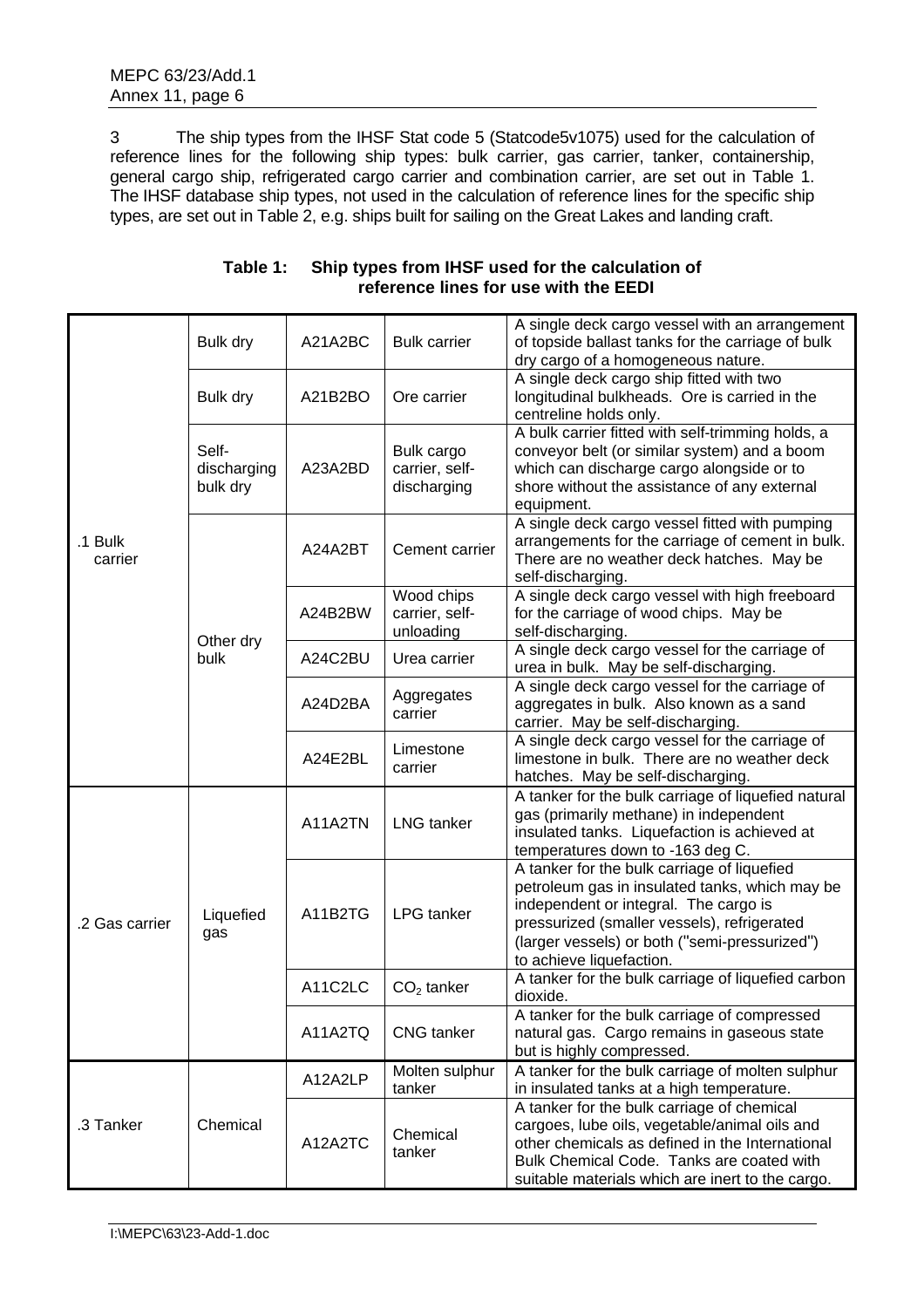|  |                  | A12B2TR | Chemical/<br>products<br>tanker | A chemical tanker additionally capable of the<br>carriage of clean petroleum products.                                                                                                                               |
|--|------------------|---------|---------------------------------|----------------------------------------------------------------------------------------------------------------------------------------------------------------------------------------------------------------------|
|  |                  | A12C2LW | Wine tanker                     | A cargo ship designed for the bulk transport of<br>wine in tanks. Tanks will be stainless steel or<br>lined. New vessels will be classified as<br>chemical carriers.                                                 |
|  |                  | A12D2LV | Vegetable oil<br>tanker         | A cargo ship designed for the bulk transport of<br>vegetable oils in tanks. Tanks will be stainless<br>steel or lined. New vessels will be classified as<br>chemical carriers.                                       |
|  |                  | A12E2LE | Edible oil<br>tanker            | A cargo ship designed for the bulk transport of<br>edible oils in tanks. Tanks will be stainless steel<br>or lined. New vessels will be classified as<br>chemical carriers.                                          |
|  |                  | A12F2LB | Beer tanker                     | A tanker for the bulk carriage of beer.                                                                                                                                                                              |
|  |                  | A12G2LT | Latex tanker                    | A tanker for the bulk carriage of latex.                                                                                                                                                                             |
|  |                  | A12H2LJ | Fruit juice<br>tanker           | A tanker for the bulk carriage of fruit juice<br>concentrate in insulated tanks.                                                                                                                                     |
|  |                  | A13A2TV | Crude oil<br>tanker             | A tanker for the bulk carriage of crude oil.                                                                                                                                                                         |
|  | Oil              | A13A2TW | Crude/oil<br>products<br>tanker | A tanker for the bulk carriage of crude oil but<br>also for carriage of refined oil products.                                                                                                                        |
|  |                  | A13B2TP | Products<br>tanker              | A tanker for the bulk carriage of refined<br>petroleum products, either clean or dirty.                                                                                                                              |
|  |                  | A13B2TU | Tanker<br>(unspecified)         | A tanker whose cargo is unspecified.                                                                                                                                                                                 |
|  |                  | A13C2LA | Asphalt/<br>Bitumen tanker      | A tanker for the bulk carriage of asphalt/bitumen<br>at temperatures between 150 and 200 deg C.                                                                                                                      |
|  |                  | A13E2LD | Coal/oil<br>mixture tanker      | A tanker for the bulk carriage of a cargo of coal<br>and oil mixed as a liquid and maintained at high<br>temperatures.                                                                                               |
|  | Other<br>liquids | A14A2LO | Water tanker                    | A tanker for the bulk carriage of water.                                                                                                                                                                             |
|  |                  | A14F2LM | Molasses<br>tanker              | A tanker for the bulk carriage of molasses.                                                                                                                                                                          |
|  |                  | A14G2LG | Glue tanker                     | A tanker for the bulk carriage of glue.                                                                                                                                                                              |
|  |                  | A14H2LH | Alcohol tanker                  | A tanker for the bulk carriage of alcohol.                                                                                                                                                                           |
|  |                  | A14N2LL | Caprolactam<br>tanker           | A tanker for the bulk carriage of caprolactam, a<br>chemical used in the plastics industry for the<br>production of polyamides.                                                                                      |
|  | Chemical         | A12A2TL | Parcels tanker                  | A chemical tanker with many segregated cargo<br>tanks to carry multiple grades of chemicals as<br>defined in the International Bulk Chemical Code.<br>Typically these can have between 10<br>and 60 different tanks. |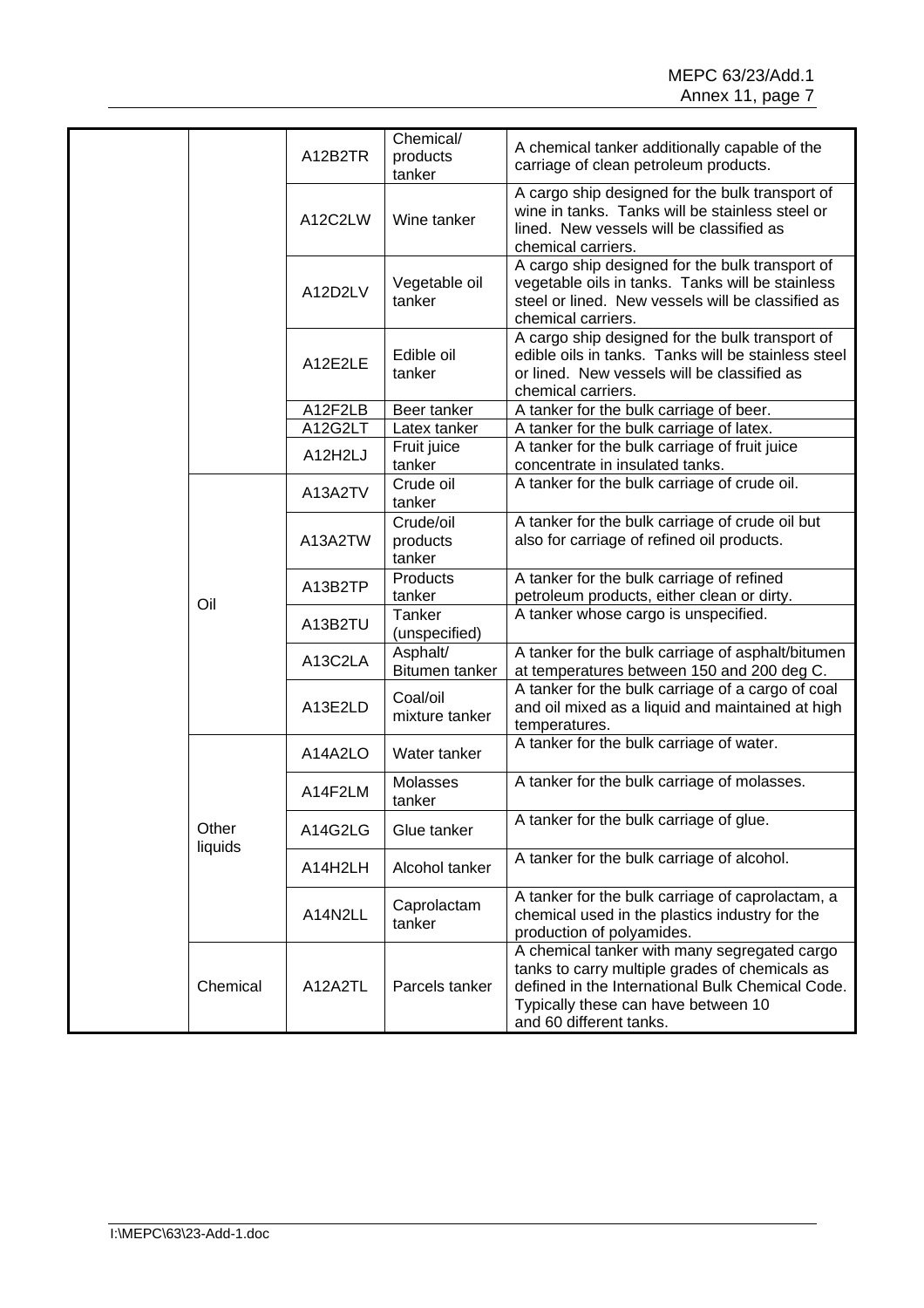# MEPC 63/23/Add.1 Annex 11, page 8

| .4 Containership                 | Container             | A33A2CC | Containership<br>(fully cellular) | A single deck cargo vessel with boxed holds<br>fitted with fixed cellular guides for the carriage of<br>containers.                                                                                                  |  |
|----------------------------------|-----------------------|---------|-----------------------------------|----------------------------------------------------------------------------------------------------------------------------------------------------------------------------------------------------------------------|--|
| .5 General<br>cargo ship         | General<br>cargo      | A31A2GX | General cargo<br>ship             | A single or multi-deck cargo vessel for the<br>carriage of various types of dry cargo. Single<br>deck vessels will typically have box-shaped<br>holds. Cargo is loaded and unloaded through<br>weather deck hatches. |  |
|                                  | Other dry<br>cargo    | A38H2GU | Pulp carrier                      | A vessel designed for carrying paper pulp.                                                                                                                                                                           |  |
| .6 Refrigerated<br>cargo carrier | Refrigerated<br>cargo | A34A2GR | Refrigerated<br>cargo ship        | A multi-deck cargo ship for the carriage of<br>refrigerated cargo at various temperatures.                                                                                                                           |  |
|                                  | Bulk dry/oil          | A22A2BB | Bulk/oil carrier<br>(OBO)         | A bulk carrier arranged for the alternative (but<br>not simultaneous) carriage of crude oil.                                                                                                                         |  |
| Combination<br>carrier           | Bulk dry/oil          | A22B2BR | Ore/oil carrier                   | An ore carrier arranged for the alternative (but<br>not simultaneous) carriage of crude oil.                                                                                                                         |  |
|                                  | Bulk dry/oil          | A22A2BP | Ore/bulk/<br>products<br>carrier  | A bulk carrier arranged for the alternative (but<br>not simultaneous) carriage of oil products.                                                                                                                      |  |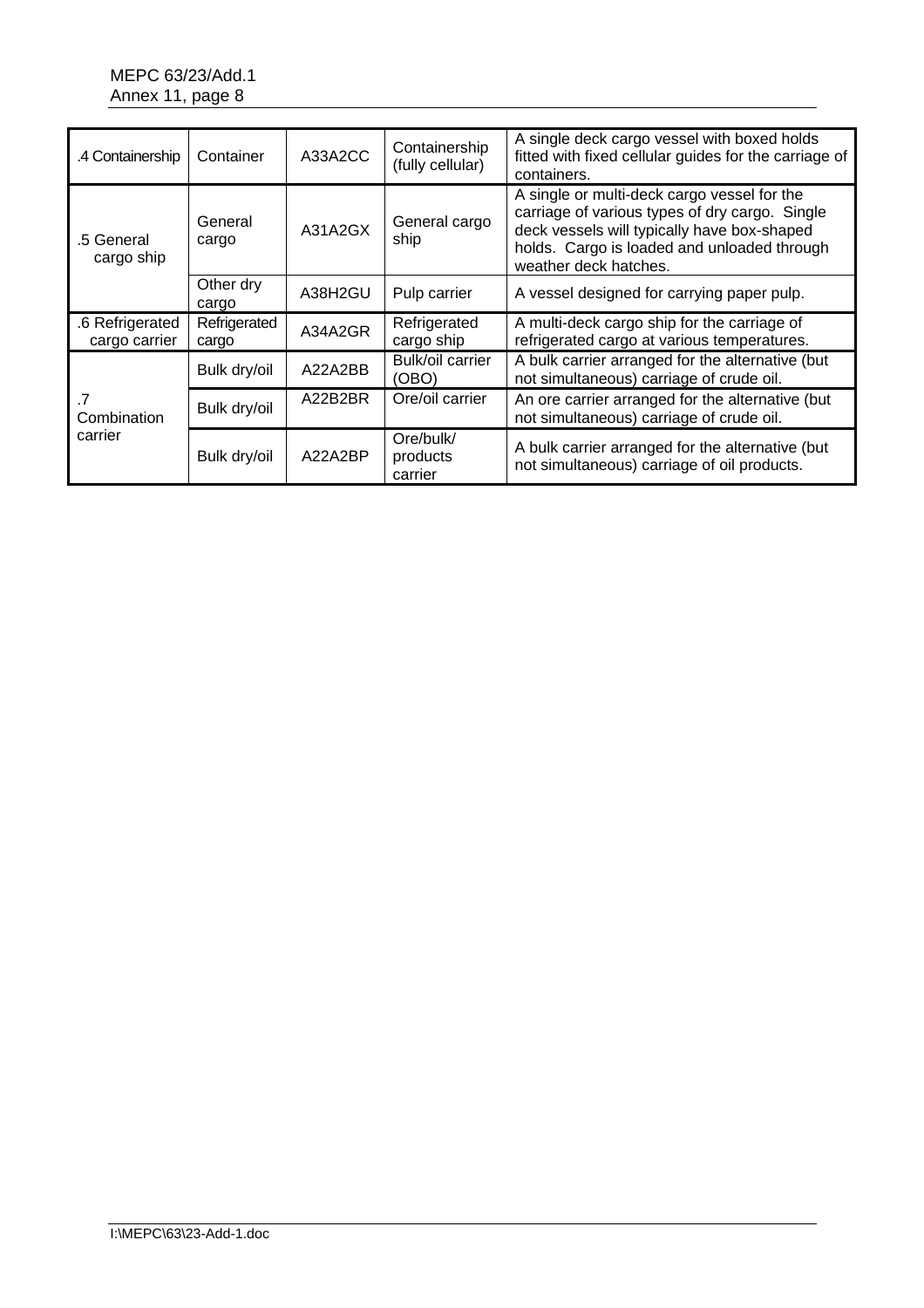|                    | Bulk dry                     | A21A2BG | Bulk carrier, laker<br>only                       | A single deck cargo vessel<br>with dimensions suited to the<br>limitations of Great Lakes of<br>North America trade,<br>unsuitable for open sea<br>navigation. Hatches are<br>more numerous than<br>standard bulk carriers, and<br>much wider than they are<br>long. |
|--------------------|------------------------------|---------|---------------------------------------------------|----------------------------------------------------------------------------------------------------------------------------------------------------------------------------------------------------------------------------------------------------------------------|
|                    | Bulk dry                     | A21A2BV | <b>Bulk carrier (with</b><br>vehicle decks)       | A bulk carrier with movable<br>decks for the additional<br>carriage of new vehicles.                                                                                                                                                                                 |
| .1 Bulk<br>carrier | Bulk dry/oil                 | A22A2BB | Bulk/oil carrier<br>(OBO)                         | A bulk carrier arranged for<br>the alternative (but not<br>simultaneous) carriage of<br>crude oil.                                                                                                                                                                   |
|                    | Bulk dry/oil                 | A22B2BR | Ore/oil carrier                                   | An ore carrier arranged for<br>the alternative (but not<br>simultaneous) carriage of<br>crude oil.                                                                                                                                                                   |
|                    | Bulk dry/oil                 | A22A2BP | Ore/bulk/products<br>carrier                      | A bulk carrier arranged for<br>the alternative (but not<br>simultaneous) carriage of oil<br>products.                                                                                                                                                                |
|                    | Self-discharging<br>bulk dry | A23A2BK | Bulk cargo carrier,<br>self-discharging,<br>laker | A Great Lakes bulk carrier<br>fitted with a conveyor belt<br>(or similar system) and a<br>boom which can discharge<br>cargo alongside or to shore<br>without the assistance of any<br>external equipment.                                                            |
|                    | Other bulk dry               | A24H2BZ | Powder carrier                                    | A single deck cargo vessel<br>for the carriage of fine<br>powders such as fly ash.<br>There are no weather deck<br>hatches.                                                                                                                                          |
|                    | Other bulk dry               | A24G2BS | Refined sugar<br>carrier                          | A single deck cargo vessel<br>for the carriage of refined<br>sugar. Sugar is loaded in<br>bulk and bagged in transit<br>(BIBO - Bulk In - Bag Out).                                                                                                                  |
| .2 Gas<br>carrier  | Liquefied gas                | A11B2TH | LPG/chemical<br>tanker                            | An LPG tanker additionally<br>capable of the carriage of<br>chemical products as defined<br>in the International Bulk<br>Chemical Code.                                                                                                                              |
| .3 Tanker          | Oil                          | A13A2TS | Shuttle tanker                                    | A tanker for the bulk carriage<br>of crude oil specifically for<br>operation between offshore<br>terminals and refineries. Is<br>typically fitted with bow<br>loading facilities.                                                                                    |

# **Table 2: Ship types from IHSF not included in the calculation of reference lines for use with the EEDI**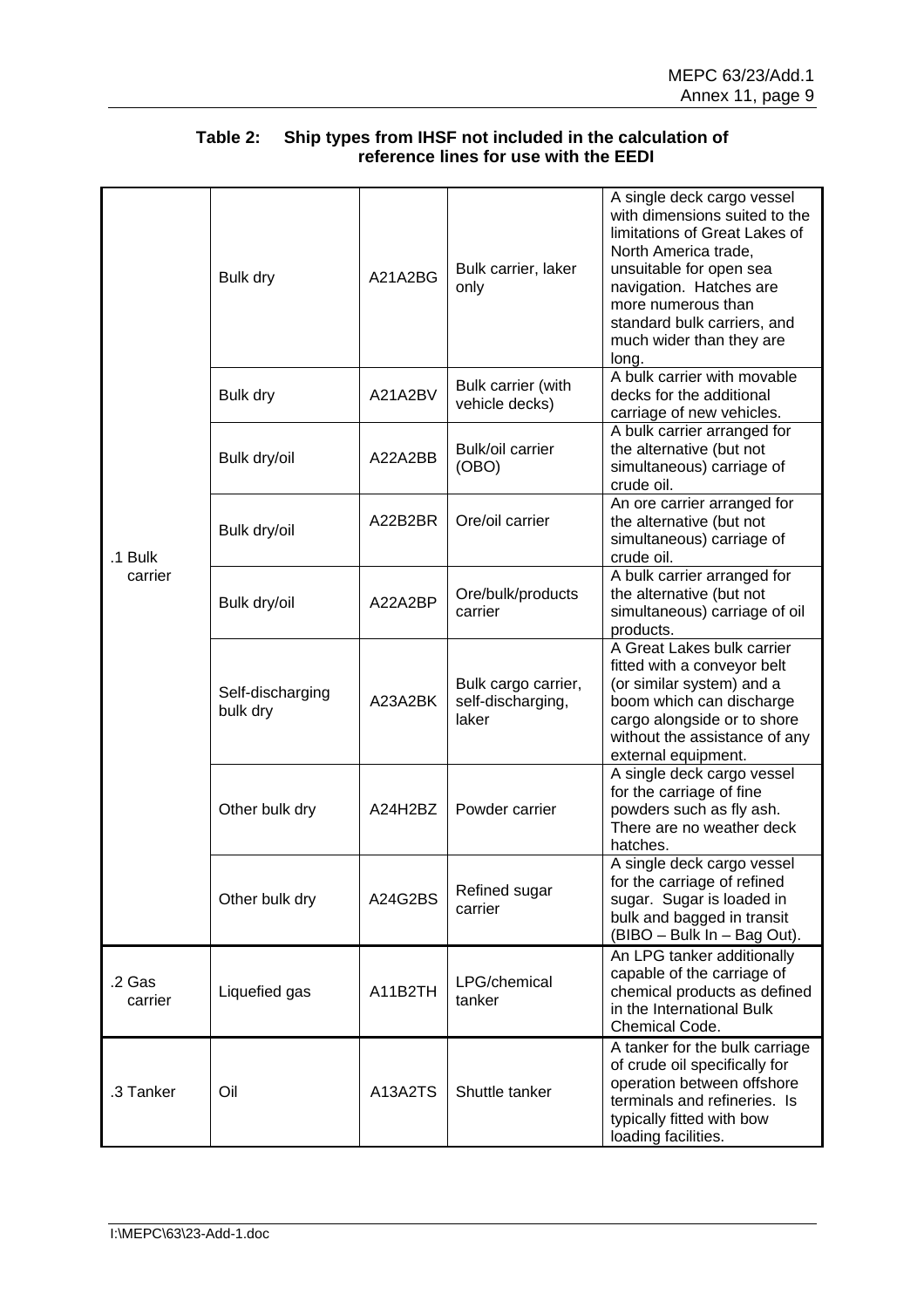| .4 Containership         | Container                  | A33B2CP | Passenger/<br>containership                                   | A containership with<br>accommodation for the<br>carriage of more<br>than 12 passengers.                                                                                                                                  |
|--------------------------|----------------------------|---------|---------------------------------------------------------------|---------------------------------------------------------------------------------------------------------------------------------------------------------------------------------------------------------------------------|
| .5 General<br>cargo ship | General cargo              | A31A2GO | Open hatch cargo<br>ship                                      | A large single deck cargo<br>vessel with full width hatches<br>and boxed holds for the<br>carriage of unitized dry cargo<br>such as forest products and<br>containers. Many are fitted<br>with a gantry crane.            |
|                          | General cargo              | A31A2GS | General<br>cargo/tanker<br>(container/oil/bulk -<br>COB ship) | A general cargo ship with<br>reversible hatch covers; one<br>side is flush and the other is<br>fitted with baffles for use with<br>liquid cargoes. Containers<br>can be carried on the hatch<br>covers in dry cargo mode. |
|                          | General cargo              | A31A2GT | General<br>cargo/tanker                                       | A general cargo ship fitted<br>with tanks for the additional<br>carriage of liquid cargo.                                                                                                                                 |
|                          | General cargo              | A31C2GD | Deck cargo ship                                               | A vessel arranged for<br>carrying unitized cargo on<br>deck only. Access may be<br>by use of a ro-ro ramp.                                                                                                                |
|                          | Passenger/general<br>cargo | A32A2GF | General cargo/<br>passenger ship                              | A general cargo ship with<br>accommodation for the<br>carriage of more<br>than 12 passengers.                                                                                                                             |
|                          | Other dry cargo            | A38A2GL | Livestock carrier                                             | A cargo vessel arranged for<br>the carriage of livestock.                                                                                                                                                                 |
|                          | Other dry cargo            | A38B2GB | Barge carrier                                                 | A cargo vessel arranged for<br>the carriage of purpose built<br>barges (lighters) loaded with<br>cargo. Typically loading is by<br>way of a gantry crane. Also<br>known as Lighter Aboard<br>SHip vessels (LASH).         |
|                          | Other dry cargo            | A38C3GH | Heavy load carrier,<br>semi-submersible                       | A heavy load carrier which is<br>semi-submersible for the<br>float on loading/unloading of<br>the cargoes.                                                                                                                |
|                          | Other dry cargo            | A38C3GY | Yacht carrier,<br>semi-submersible                            | A semi-submersible heavy<br>load carrier specifically<br>arranged for the carriage of<br>yachts.                                                                                                                          |
|                          | Other dry cargo            | A38D2GN | Nuclear fuel carrier                                          | A cargo vessel arranged to<br>carry nuclear fuel in flasks.                                                                                                                                                               |
|                          | Other dry cargo            | A38D2GZ | Nuclear fuel carrier<br>(with ro-ro facility)                 | A nuclear fuel carrier which is<br>loaded and unloaded by way<br>of a ro-ro ramp.                                                                                                                                         |
|                          | Other dry cargo            | A38B3GB | Barge carrier,<br>semi-submersible                            | A barge carrier which is<br>semi-submersible for the<br>float on loading/unloading of<br>the barges.                                                                                                                      |